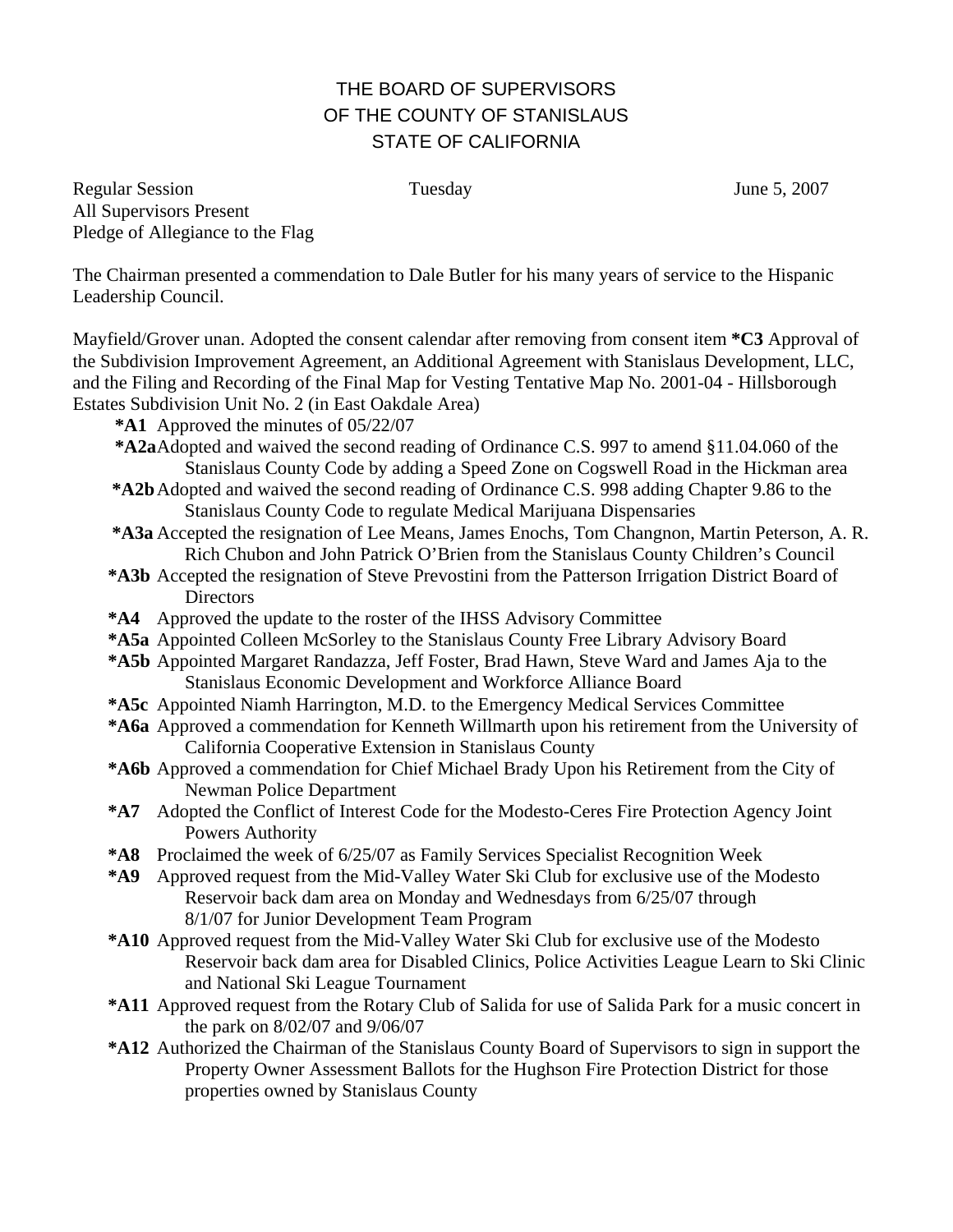- **\*A13** Set a public hearing on 6/26/07, at 9:25 a.m., to consider an appeal of the Planning Commission's denial of Variance Application No. 2006-03 and Lot Line Adjustment Application No. 2006-47 – Hardister
- **\*A14** Proclaimed 7/18/07 as Motorcycle and Scooter Ride to Work Day
- **\*B1** Approved the purchase of a used forklift for use at the Stanislaus County Agricultural Center; and, authorized the Auditor-Controller to transfer funds in the amount of \$17,000 to a fixed asset account per the Budget Journal form – Ag Commissioner
- **\*B2** Approved the multi-year agreement between Behavioral Health and Recovery Services and the State Department of Alcohol and Drug Programs for the provision of alcohol and drug services for FY 2007/08 through FY 2009/10; authorized the BHRS Director, or her Designee, to sign the multi-year agreement; and, authorized the BHRS Director, or her Designee, to sign amendments throughout FY 2007/08 through FY 2009/10 - BHRS
- **\*B3** Approved the renovations to the kitchen in Building 4 at BHRS, 800 Scenic Drive, Modesto for use as part of the Consumer and Family Member Employment and Empowerment Center; authorized BHRS to proceed with renovations necessary to ensure that the kitchen meets commercial standards with regard to safety and operation; and, approved the operation and use of the kitchen in Building 4 at BHRS, 800 Scenic Drive, Modesto, by Turning Point Community Programs for the Consumer and Family Member Employment and Empowerment Center, a Mental Health Services Act program - BHRS
- **\*B4** Directed the Auditor-Controller to increase the appropriations and estimated revenues in the amount of \$42,149 for BHRS and \$10,748 for Probation for the Substance Abuse and Crime Prevention Act (SACPA) Program; and, directed the Auditor-Controller to increase estimated appropriations and revenue in the amount of \$55,000 for the BHRS Adult Drug Court program - BHRS
- **\*B5** Authorized the CEO to submit a grant application to the Bureau of Justice Assistance for 2007 Edward Byrne Memorial Justice Assistance Grant funding to enhance criminal justice processes; directed the Auditor-Controller to establish a budget unit with estimated revenue and appropriations accounts in the amount of \$99,865 when grant is approved according to the budget journal; and, approved the recommendations of the CEO for use of the 2007 Edward Byrne Memorial Justice Assistance Grant to continue funding for existing Sheriff and Probation Department staff - CEO
- **\*B6** Approved an amended agreement with AASK America, dba Adopt A Special Kid for providing a specialty camp for post adoption families; and, authorized the CSA Director, or his Assistant Director Designee, to sign the amended agreement not to exceed the total agreement amount of \$34,365 for the period of 7/01/06 through 6/30/07 - CSA
- **\*B7** Authorized the Director of the Department of Parks and Recreation to enter into an agreement with the Yahi Bowmen (Archery Club) for the purpose of using and maintaining the field archery range at Modesto Reservoir; and, approved waiving the daily entrance fee to Modesto Reservoir for participants of youth archery activity events, up to three annual public archery tournaments, and 10 Saturday shoots conducted by the Archery Club pursuant to paragraph 3.3 of the agreement - Parks and Recreation
- **\*B8** Authorized BHRS Director to appoint Ann McGuire, RN, to an extra-help Psychiatric Nurse II position at an hourly rate of \$32.73, which is the fifth step of the salary range - BHRS
- **\*C1** Adopted a Resolution of Necessity to acquire real property by Eminent Domain, or interest in real property for the State Route 219 widening project, parcel owner Ronald J. Malik, et ux, for APN: 078-013-006, and made the findings contained therein - PW
- **\*C2** Approved the Subdivision Improvement Agreement for Schutz Subdivision; finds that the final map is in substantial compliance with the previously approved tentative map; finds that the final map, together with the provisions for its design and improvement, is consistent with the specific plan for the area; rejected all roads, highways, avenues, alleys, courts, ways, lanes,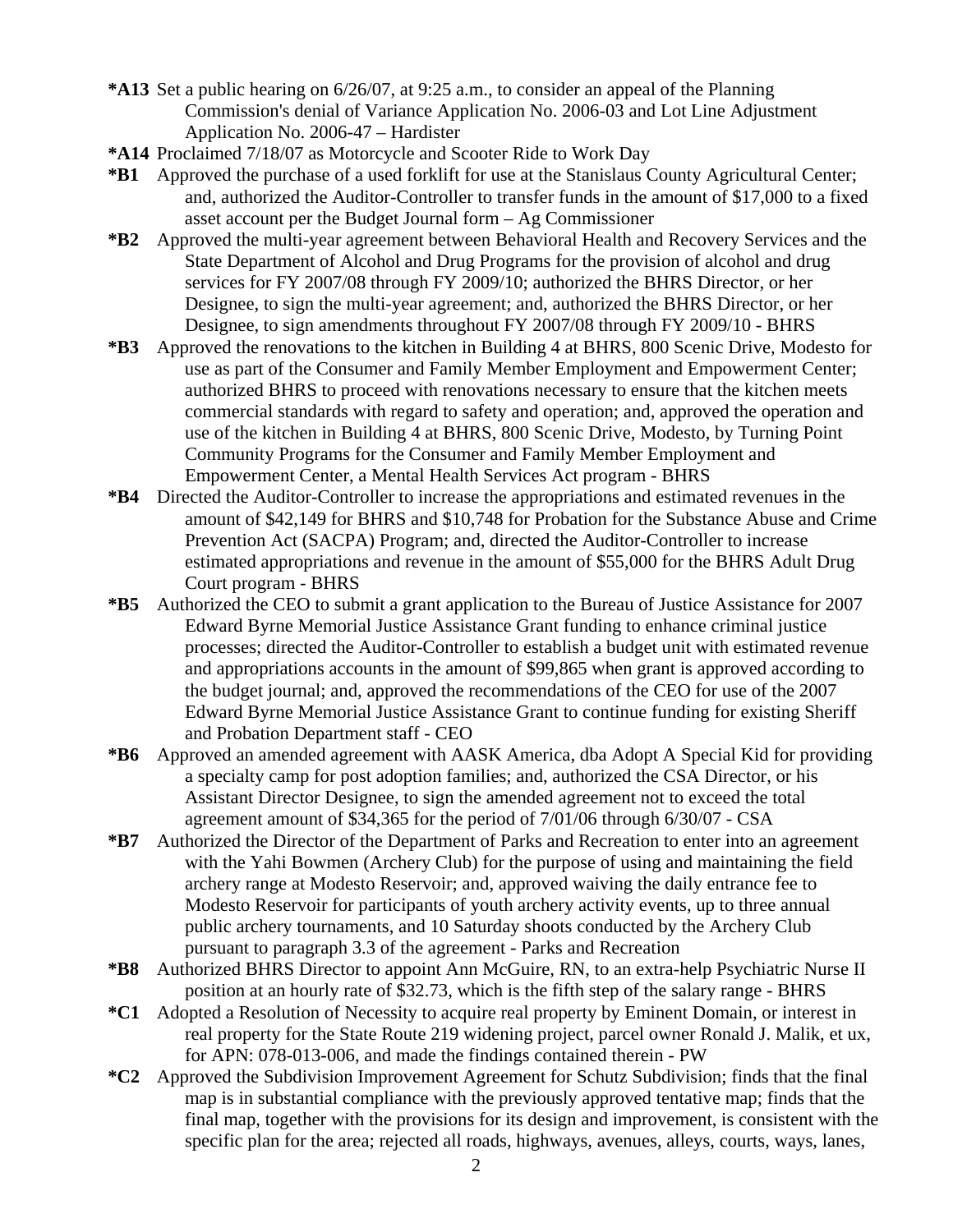places, and all other street dedications; authorized the Chairman of the Board to sign the final map for TM 2002-04 and the Subdivision Improvement Agreement for Schutz Subdivision; and, authorized the final map to be filed and recorded as presented - PW

- **\*C4** Finds that the Stanislaus County Intersection Improvements at Geer Road and Whitmore Avenue Project is consistent with the overall goals and policies of the Stanislaus County General Plan; adopted the Mitigated Negative Declaration pursuant to CEQA Guidelines §15074(B), by finding on the basis of the whole record, including the Initial Study and any comments received, that there is no substantial evidence the project will have a significant effect on the environment and that the Mitigated Negative Declaration reflects Stanislaus County's independent judgment and analysis; and, ordered the filing of a Notice of Determination with the Stanislaus County Clerk-Recorder's Office pursuant to Public Resources Code §21125 and CEQA Guidelines §15075 - PW
- **\*D1** Authorized Stanislaus County to continue its partnership with City of Turlock in a HOME Investment Partnership Consortium; and, directed the CEO to sign the HOME Consortium Agreement between the City of Turlock and the County of Stanislaus - Planning

Mayfield/Monteith (4-0)(Grover abstained). **\*C3** Approved the Subdivision Improvement Agreement for Hillsborough Estates Subdivision Unit No. 2; approved the additional Agreement with Stanislaus Development LLC; finds that the final map is in substantial compliance with the previously approved tentative map; finds that the final map, together with the provisions for its design and improvement, is consistent with the specific plan for the area; rejected all roads, highways, avenues, alleys, courts, ways, lanes, places, and all other street dedications; authorized the Chairman to sign the final map for TM 2001- 04, Subdivision Improvement Agreement for the Hillsborough Estates Subdivision Unit No. 2, and the additional Agreement with Stanislaus Development, LLC; and, authorized the final map to be filed and recorded as presented - PW

Monteith/Grover unan. **B9** Accepted the Crows Landing Exclusive Negotiation Ad Hoc Committee First Quarter Status Report and Project Update; reviewed and accepted the exclusive negotiation time line and deliverables including Quarterly Milestones and full Board reporting dates; reviewed and approved the project area boundary map of 4,800 total acres, which includes the 1,521-acre Crows Landing Air Facility property as the Phase I development objective; and, approved and authorized the Chairman of the Board to sign a Pre-Development Agreement that outlines project managers, key staff participants, information exchange, and identifies PCCP West Park as the responsible fiscal party for all consultant analysis that may be necessary during the Exclusive Negotiation timeline - CEO

Mayfield/Monteith unan. **9:15am** Based on the public testimony, the staff report, comments by staff and other written materials in the record and presented at the hearing, the Board denied the appeal of the Planning Commission's decision to deny the appeal of Staff Approval Application No. 2007-09 and Lot Line Adjustment Application No. 2006-45, Cilion, Inc. Ethanol Facility; and, finds and determines the following to be true and correct: 1) On April 19, 2007, the Stanislaus County Planning Commission, by 6-0 vote, denied the appeal of a staff determination to complete Lot Line Adjustment 2006-45 and to issue Staff Approval Permit 2007-09. The Board finds that based upon staff reports, documents received and testimony provided at the Planning Commission hearing that the Planning Commission properly determined that the staff determination and approval are ministerial and categorically exempt under CEQA, and that there is no substantial evidence on the record that the Project may cause a significant effect on the environment; 2) The Project consists of two separate, but related, staff approvals, namely approval for construction of two storm drain basins in the Industrial and Planned Development zoning districts, and approval of a lot line adjustment; 3) The lot line adjustment portion of the Project is categorically exempt under §15305 of the CEQA Guidelines in that it is a minor alteration in land use in an area with less than 20 percent slope, it does not change the land use from industrial types of uses, and it does not result in the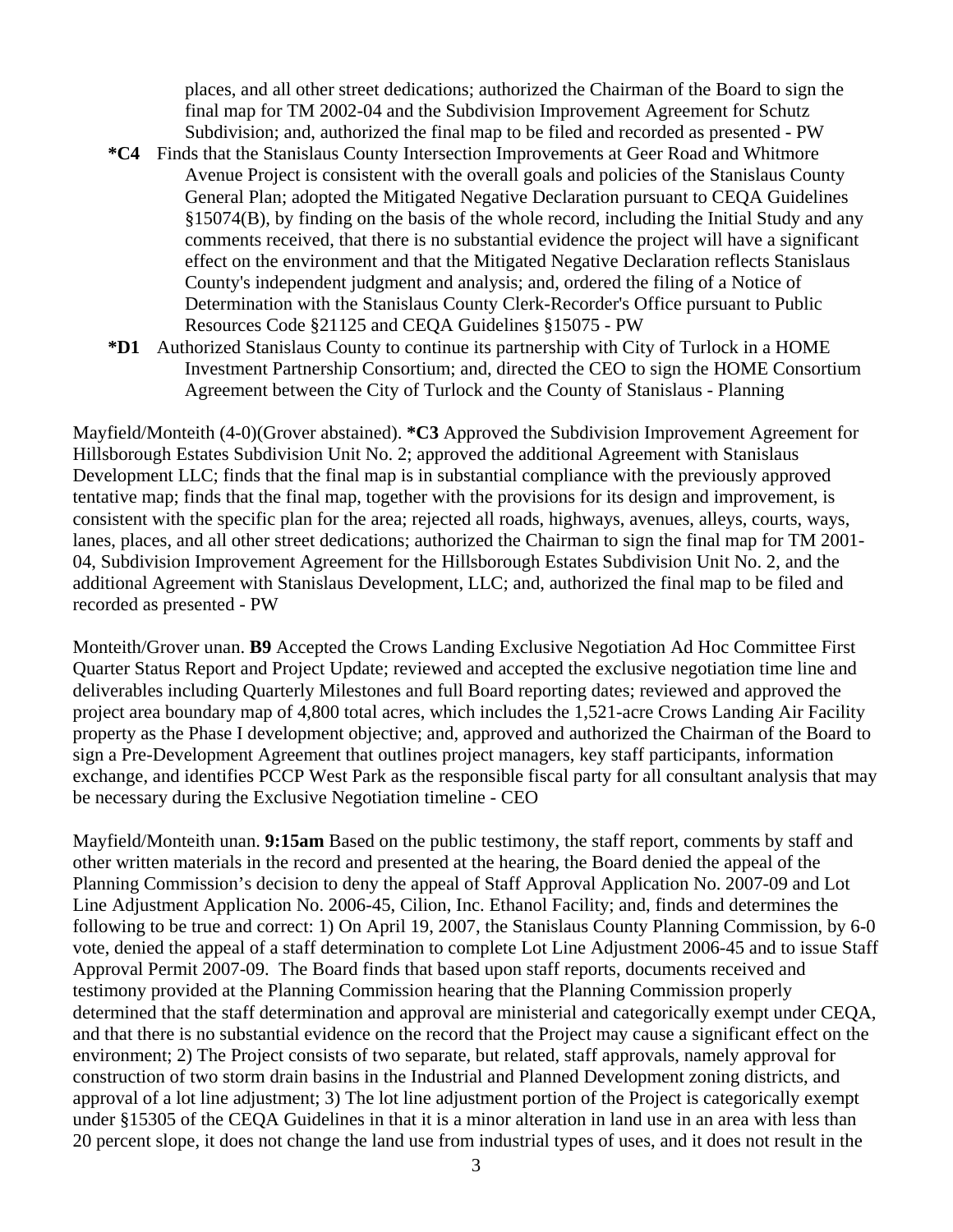creation of a new parcel; 4) The staff approval of storm drain basins for the Project is categorically exempt under §15304 of the CEQA Guidelines in that construction of the storm drains will require minor grading on land that does exceed 10 percent slope, and that does not involve removal of healthy, mature, scenic trees; 5) Discretionary permits such as Use Permits or Staff Approvals are not required when a use is specifically permitted within a zoning district; 6) The Cilion Ethanol Facility is located entirely within a pre-existing Industrial zoning district, and ethanol manufacturing is an industrial use that is specifically permitted in an Industrial zone pursuant to §21.60.020 B of the Stanislaus County Code; 7) Ethanol manufacturing is not one of the specifically listed uses under §21.60.030 that require a Use Permit as alleged by the Appellant. The Board specifically finds and determines that: (a) Subdivision A of §21.60.030 refers to solid waste disposal facilities, and that distillation of alcohol during the Cilion ethanol manufacturing process is not the same as or included within the term "Distillation of bones" under that provision, (b) Subdivision B of §21.60.030 includes manufacturing of compressed gasses, however, it is not economically feasible to capture and compress CO2 produced as an incidental by-product of ethanol manufacturing by the Cilion facility and, therefore, the Cilion facility will not manufacture compressed gasses, (c) Subdivision E of §21.60.030 refers to refining of petroleum products, however, the manufacture of ethanol is not a petroleum product that requires refining; 8) The 75-foot height limitation under Subdivision A of §21.60.040 of the Stanislaus County Code is not applicable in that: (a) Neither a paper lot line adjustment, nor two storm drainage basins would exceed the height limitation, (b) By memo dated September 11, 2006, the Fire Marshall's Office determined that the ethanol manufacturing facility would be non-combustible or fireproof, and not intended for human occupancy, and (c) Subdivision B of §21.60.040 provides that there is no height limitation for fireproof structures that are not used for human occupancy; 9) Staff approval of the lot line adjustment and issuance of a staff approval permit for two storm drainage basins in an industrial area for an industrial project is consistent with the development density established by existing zoning, community plan, and general plan policies for which an EIR was certified, and there are no project-specific significant effects which are peculiar to the project or its site; 10) The San Joaquin Valley Air Pollution Control District received Authority to Construct Applications for the Cilion Ethanol Plant, and, in accordance with CEQA Guidelines, the Air District assumed the role as lead agency under CEQA, and prepared an Initial Study and Proposed Mitigated Negative Declaration for the ethanol manufacturing project; 11) The Air District is a regulatory agency with resource matter expertise on air quality issues, and granted Authority to Construct Applications with substantial conditions to mitigate potential air quality impacts; 12) The County of Stanislaus, as a Responsible Agency reviewed and commented on the Air District's draft Negative Declaration for the Cilion project; 13) The Board of Supervisors, as a responsible agency, has independently reviewed and considered the information contained in the Mitigated Negative Declaration on the Cilion Ethanol Plant project adopted by the Air District, including the responses to comments; 14) All potentially significant impacts identified in the Air District's Mitigated Negative Declaration have been avoided or reduced to a level of non-significance with mitigation as identified in the Mitigated Negative Declaration, the Mitigation Monitoring Plan, and the Conditions of Approval; 15) The Cilion Ethanol Plant Project with the mitigation measures set forth in the Air District's Mitigated Negative Declaration will not have a substantial impact on the Environment; 16) The County adopted an Environmental Impact Report for the Keyes Community Plan, which considered the potential environmental impacts of land uses including industrial uses in the area of the project. The Keyes Community Plan EIR adopted mitigation measures relating to all types of land uses designated in the Community Plan, including measures to reduce traffic impacts to a level of non-significance. The Project does not have a substantial or significant effect on the roads within Stanislaus County or the surrounding road system in that: (a) A lot line adjustment and construction of two storm drainage basins will not result in increased traffic, and (b) the Cilion Ethanol Plant project will pay impact fees that, in combination with other impact fees, will fund traffic improvements in the area; 17) After considering the comments from all interested parties, including the San Joaquin Valley Air Pollution Control District, and the testimony at the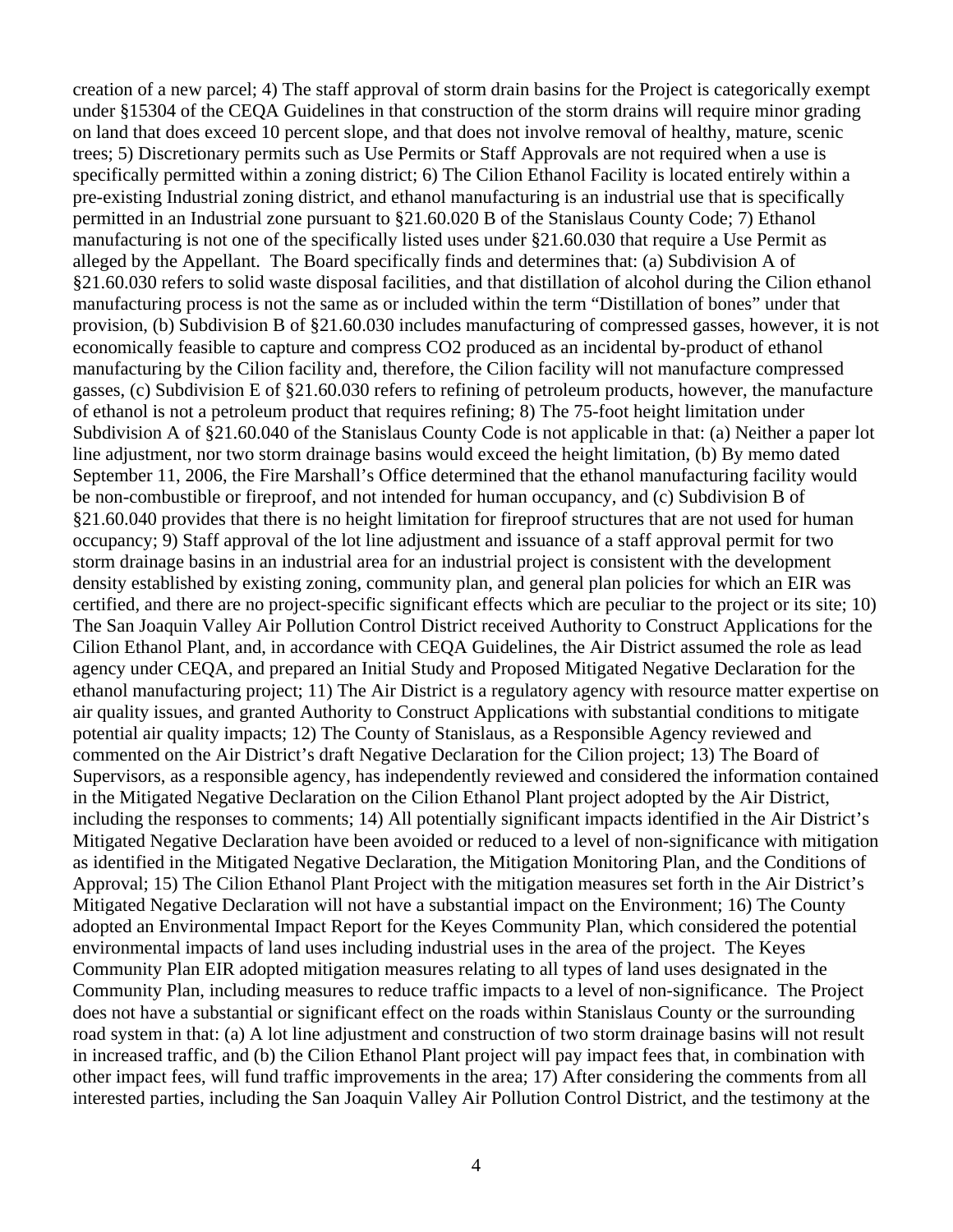Public Hearing, the Board finds that there is no substantial evidence in light of the whole record that the Project will have a significant effect on the environment, including air resources; 18) Considering that all potentially significant effects have been avoided or reduced to a level of insignificance, and considering other projects including industrial projects in the past, present and future, the Board finds that the Project does not have a considerable incremental effect on the environment and thus there are no significant cumulative effects on the environment; 19) The Board finds the persons opposing the Project have only raised an issue that there may be a cumulative effect, but have not specified what the cumulative effects are or explained how or why the Project may have a considerable incremental effect on the environment; 20) Considering the entire record, including comments from all interested parties, testimony at the Public Hearing, and the mitigated negative declaration adopted by the San Joaquin Air Pollution Control District, the Board finds that the Project approvals issued by the Department of Planning and Community Development are ministerial actions that are consistent with existing uses in the Industrial Zoning District where the Project is located; 21) The County correctly and timely followed all procedural steps as required by CEQA for the issuance of the requested lot line adjustment and staff approval, including but not limited to the following actions: (a) Initiating early consultation with responsible agencies through the CEQA referral to the Environmental Review Committee, (b) Determination of exemption, (c) Publication, mailing and posting of Notice of Hearing for public hearings conducted by both the Planning Commission and the Board of Supervisors, (d) Conducting a public hearing by the Planning Commission, and (e) Conducting a public hearing by the Board of Supervisors; 22) The public was adequately notified of the intent to approve a lot line adjustment and issue a staff approval for project storm drains, and that a number of comments and letters about the Project were received from affected and interested persons and companies; 23) In reliance on the information contained in the record of proceedings, including but not limited to the Mitigated Negative Declaration adopted by the San Joaquin Air Pollution Control District, the Keyes Community Plan, and the Stanislaus County General Plan, the Board finds that the Project has been designed and located so as to avoid any significant environmental effects: (a) The Project is required to comply with traffic mitigation requirements set forth in the Keyes Community Plan, (b) There are no natural water features or wetlands located on the site, (c) The Project is located in an area zoned for industrial uses and is surrounded by similar industrial uses, and (d) The San Joaquin Valley Air Pollution Control District has issued permits with substantial conditions to minimize or avoid impacts to air quality; 24) The Board finds that a public controversy does not exist solely because the appellant objects to the Project, and the Board further finds that even if the relatively few objections raised does constitute a public controversy, the existence of such a public controversy over the environmental effects of the Project shall not require preparation of an environmental impact report in that there is no substantial evidence before the agency that the Project may have a significant effect on the environment; 25) The Board finds that no evidence has been produced on the record to show that Mr. Richard Harriman possesses the qualifications of an expert on air quality, traffic, or other environmental resource topics, and that his statements are merely unsubstantiated opinions. The Board specifically finds that Mr. Harriman failed to comply with CEQA Guidelines §15204 (b) in that he did not identify a specific environmental effect, explain why the effect would occur, or explain why the effect would be significant; 26) Mr. Harriman's testimony reflects narrative, anecdotal observations about generalized environmental effects, and did not explain the basis for his comments, did not submit data or references offering facts, reasonable assumptions based on facts, or expert opinion supported by facts in support of the comments; 27) Mr. Harriman's testimony and letters are lay opinion without qualified technical expertise, and do not constitute substantial evidence supporting a fair argument that the lot line adjustment or construction of the storm drainage basins could result in a significant impact on the environment; 28) The Board has read and considered the written and oral comments of Mr. Richard Harriman and finds that the contentions set forth by him and his client have been adequately addressed by staff or by the applicants' representatives or have been controverted or countered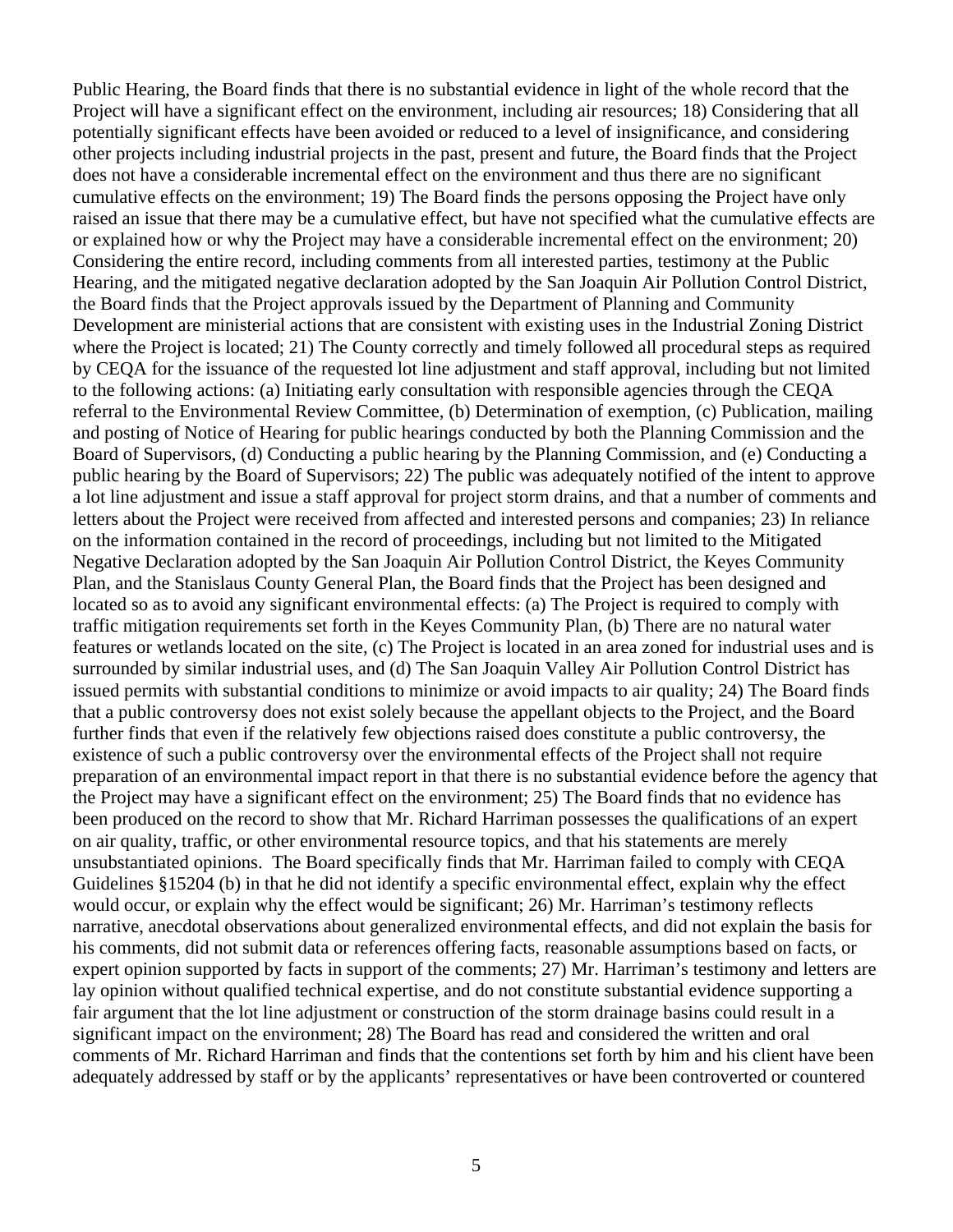with contrary evidence; 29) The Board considered contrary evidence to the points raised by Mr. Harriman in assessing the weight of the evidence supporting the asserted environmental impact, and the Board concludes that no substantial evidence was presented or exists in the record that the Project will have a significant effect on the environment. In reviewing the information presented by the appellant including the letter by Mr. Harriman, the Board further finds that for the following individual and collective facts that there is no substantial evidence contained in the record that the Project will have a significant effect on the environment: (a) There is no evidence of legal significance, reasonable in nature, credible, and of solid value that the Project will have a significant effect on the environment, (b) In accordance with Public Resources Code §21080 (e) the record contains evidence submitted by the appellants that does not constitute substantial evidence as it is argument, speculation, unsubstantiated opinion or narrative, or evidence which is clearly erroneous or inaccurate, (c) There is no substantial evidence in the record which include facts, reasonable assumptions predicated upon facts and expert opinion supported by facts that the Project will have a significant effect on the environment, (d) There are no opinions contained in the record that the Project will have a significant effect on the environment that constitute substantial evidence which have been provided by a witness who is qualified to render such an opinion, (e) There is no information contained in the record that constitutes substantial evidence that the Project will have a significant effect on the environment which has been demonstrated to have an adequate foundation in the witness's personal knowledge, (f) The record contains evidence submitted by the appellants that does not constitute substantial evidence as it consists entirely of expressions of subjective concerns, personal beliefs, unfounded conclusions, inherently improbable or not credible, (g) When considering the review of the entire record the information presented by the appellant is incorrect; 30) The Board finds that there was no evidence placed on the record that Mr. Harriman actually visited the site in question; 31) The Board finds that Mr. Harriman's letter did not provide substantial data or evidence but only made a vague unsubstantiated reference to potential environmental impacts; 32) The Board further finds that Mr. Harriman's letter offered no quantitative information; 33) The Board finds that while Mr. Harriman does not agree with the conclusion of the Planning staff that environmental impacts, including traffic and air quality impacts, would be less than significant, he does not support his opinion with substantial evidence and offers unsubstantiated opinion about environmental concerns. Mr. Harriman does not attempt to provide quantitative data to support his assertions. Accordingly, the Board does not give much weight to Mr. Harriman's opinion and conclusion; 34) The Board finds that certain statements provided by Mr. Harriman on behalf of his client were either in the form of an argument, speculation or unsubstantiated opinion or narrative that was either not credible or adequately addressed by applicant and does not overall constitute substantial evidence that there was any significant effect on the environment that would not be reduced through the mitigation measures of the negative declaration negative declaration adopted by the San Joaquin Air Pollution Control District; 35) The Board finds that County staff and representatives for Cilion presented sufficient evidence of no significant environmental impacts and the showing has not been countered with any contrary substantial evidence; 36) The Board finds that traffic impacts resulting from the Project are insignificant in that a lot line adjustment does not result in any physical impact on the environment and that construction of a storm drain basin is a minor grading project with minimal impact on the environment; 37) The Board finds that the proposed Project involves no substantial conflict with the General Plan designations or zoning applicable to the Project site or General Plan policies related to the location and development of an industrial use in an Industrial Zoning District; 38) The Board finds that there is neither an individual nor cumulative impact associated with the loss of farmland in that the area already is zoned Industrial; 39) The Board finds that based on the whole record of proceedings that there are no environmental effects that reach the level of being significant; 40) This Board has reviewed the entire record of the proceedings and makes a determination and finding that there is no substantial evidence